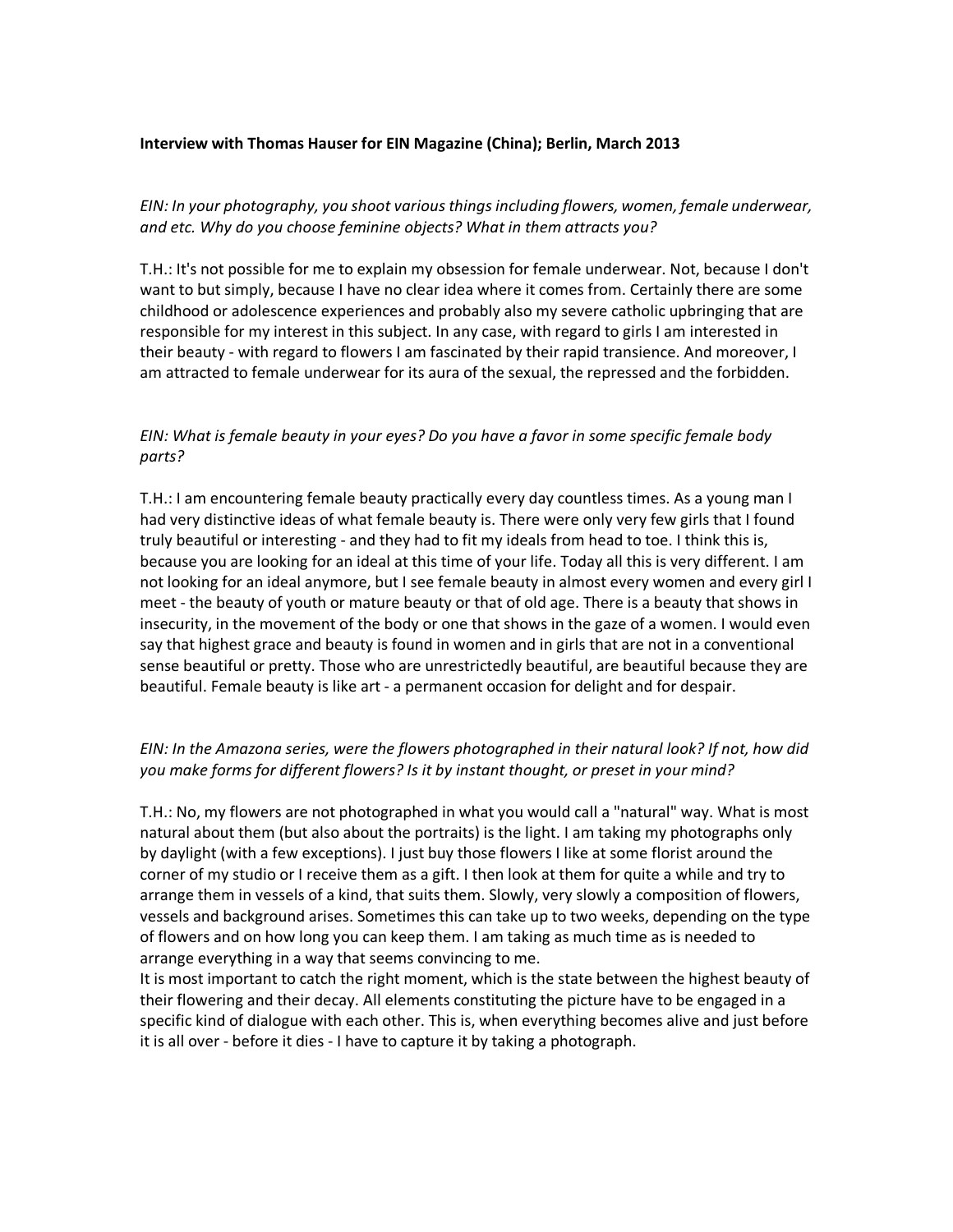*EIN: Black/white photography is a feature in the series of both female and flowers. Why did you remove the color element?*

T.H.: I sometimes do take pictures of girls as well as of flowers in color. But color is an element of such great weight and influence in a photo, that it tends to dominate it. You can not ignore color. For what I want to express color is a disturbing factor.

#### *EIN: What cameras do you prefer to use for different objects in b/w and color shooting?*

T.H.: I shot my portraits, flowers and also the balloons with a 4x5 inch viewcamera. I have just purchased an 8x10 inch. The underwear‐photos are taken with a 35mm camera.

*EIN: Your photos of females (November 2 P.M. and Kuenstlerinnen) look "deja vu" with those of the still lifse (Amazona). Did you shoot females in a way similar to still lifes? Is there a correspondent relationship between female and flower, chair and vase?*

T.H.: Yes, I first did the flower still lifes. I then intended to shoot the girls in exactly the same manner as I did the flowers. The whole setting is very similar: a grey or black background, a stage‐like arrangement and above all the same light and the same camera. Furthermore, the vessels and the chairs have a similar function within the respective composition. I am using rather unusual vessels as vases for my flowers. As soon as I am using proper vases the flower still lifes seem very conventional and over‐arranged. I like the brief and passing moment, when everything seems to be in a strange kind of untuneful harmony. The beer bottles, tins and other containers I am using for my flowers have the function to prevent my still lifes to become ordinary apartment flower arrangements. At home you would rather not use tins for your flowers. My photos are all done in my studio. The still lifes are all isolated from any identifiable spacial context. They also look different from typical photo still lifes of flowers, because I am not using artificial studio light. What makes my flower photos different from others is also, that I am not really interested in flowers (I do not even know the names of many of them). I am interested in what has to happen to flowers, so that they can generate a specific feeling in a photo. As long as I have not been able to accomplish this, the flowers have to go through quite a lot. This whole process is contained in the photos. You can see that something has happened to the flowers before they have been captured in the photo.

All this is very similar in my portrait photography ‐ only much more complicated. I am using old chairs that I have found somewhere because they have no remarkable design and it is not easy to locate them in a specific historical period or ambiente. If the clothes the girls are wearing look a little messed up, if they are just wearing stockings and gloves or nothing else but a sweater this creates the same state of uncertainty or undecidedness I am looking for in my flower still lifes. There is a certain intimacy and closeness in expression but the poses are of a representative character. The girls are sitting on their chairs and at the same time between chairs. They are classical portraits but if you look at some more photos you will find the same women also photographed as a nude. In between you will also find them in underwear, in swim suits or in stockings. You could say that I am trying to achieve in a whole series of portraits of a girl what I am able to do in one of the flower still lives. In this respect the flower pictures and the photos of girls are very similar. I would like to shoot girls together with flowers ‐ but this is extremely difficult to do.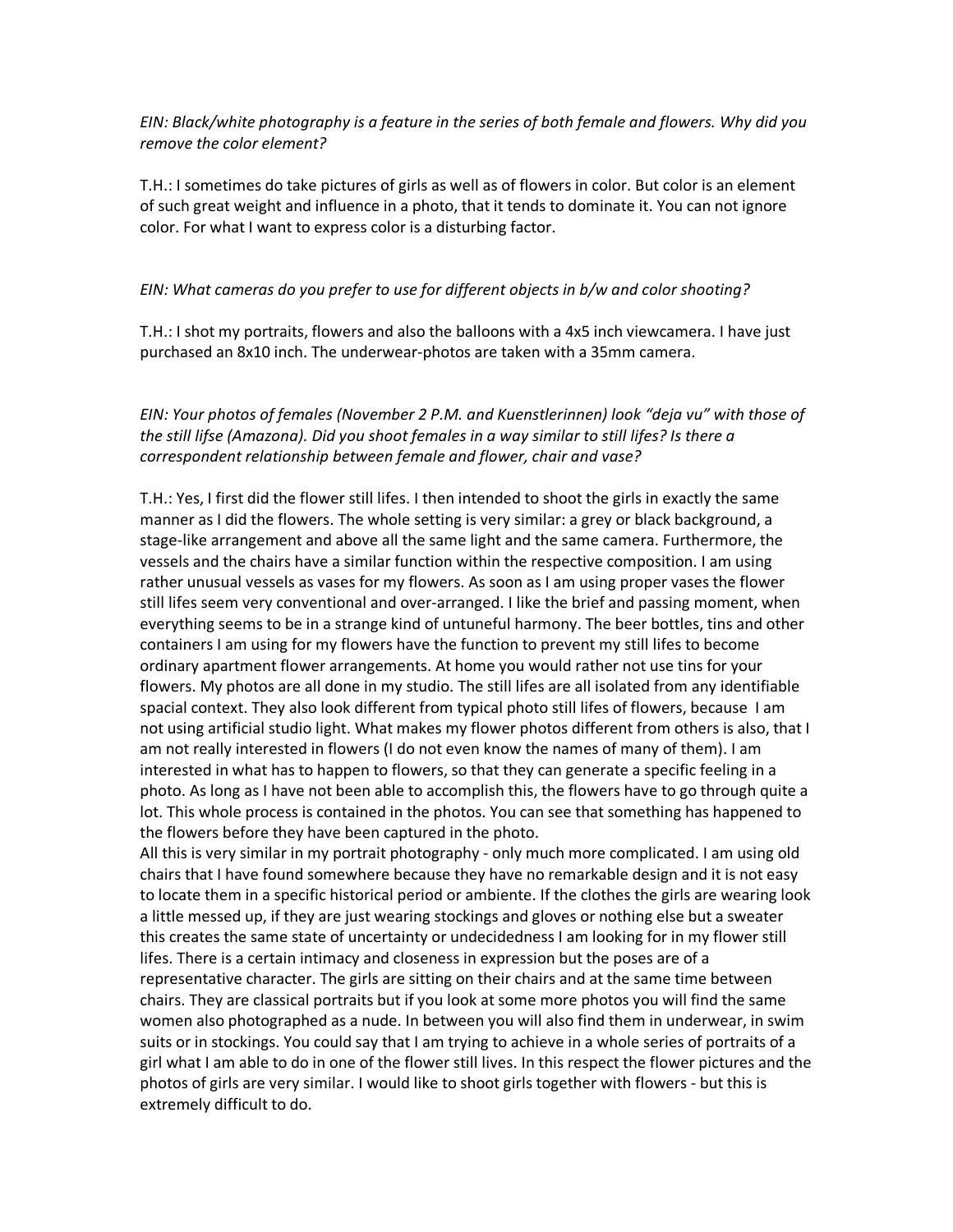EIN: It feels like you are presenting a powerful stillness in your b/w photos. What is "stillness" in *your mind?*

T.H.: Stillness is the absence of sound and movement. And a photographic image is the perfect container for keeping such a condition. The stillness can almost act like concrete ‐ that is what I like in photography and what I try to pack into my pictures.

## *EIN: You mentioned that you enjoyed walking on the city streets of Berlin on Sunday mornings, when you will find moments close to the mood you are looking for, just like shooting portraits or still life. Is there any other particular moments you could share with us?*

T.H.: The moments I have been talking about are concerning the actual shooting of photos. I walk through the city and suddenly I see something that seems interesting to me. I then have to look at it through the viewfinder and sometimes something happens at this moment which is difficult to describe. I then see a picture and not reality anymore. In very rare moments I know exactly: this is a good picture and this will be a good photograph. All this is very similar, when I am doing portraits. While I am taking the first pictures I don't have a clear idea or feeling of what I am doing. I take the pictures and I try to direct the model to a point where I hope to find the expression I am looking for. The poses, the clothes and the light must be right. The right balance of all related parts in the picture has to be found. Then this special feeling arises. I always describe this as a state of undecidedness and insecurity. While shooting I sometimes know exactly that I have taken a good picture. These are the exciting moments. It is almost like being on a hunt and you caught exactly what you were looking for.

### *EIN: Your b/w photography looks like oil paintings. Is it related to your early experience as a painter? How do you view the connection between painting and photography?*

T.H.: First of all painting and photography are simply two different devices for image production. Trained as a painter I know the difference between them very well. I never liked the sentence: "photography is nothing else but painting with light". This thought underestimates the extreme differences and the complexities of both techniques. I think my photos do not look like paintings. They are classical in their subject matter and in their composition and that's why it is easy to see them in one historical line with painting. But with regard to their aesthetic qualities my photos do not have any real resemblance to painting. I think it is the expression of my photographic works which provokes comparisons to painterly traditions (especially of the past). To me it seems that this is a helpless reaction to not knowing how to contextualize my work. When thinking about painting, I mostly think about paintings of the second half of the 20st century. And this was the period, when painting was almost unable to exist without photography. From my perspective this was one of the most exciting periods of visual arts ever because artists had various media at their disposal to express their visions.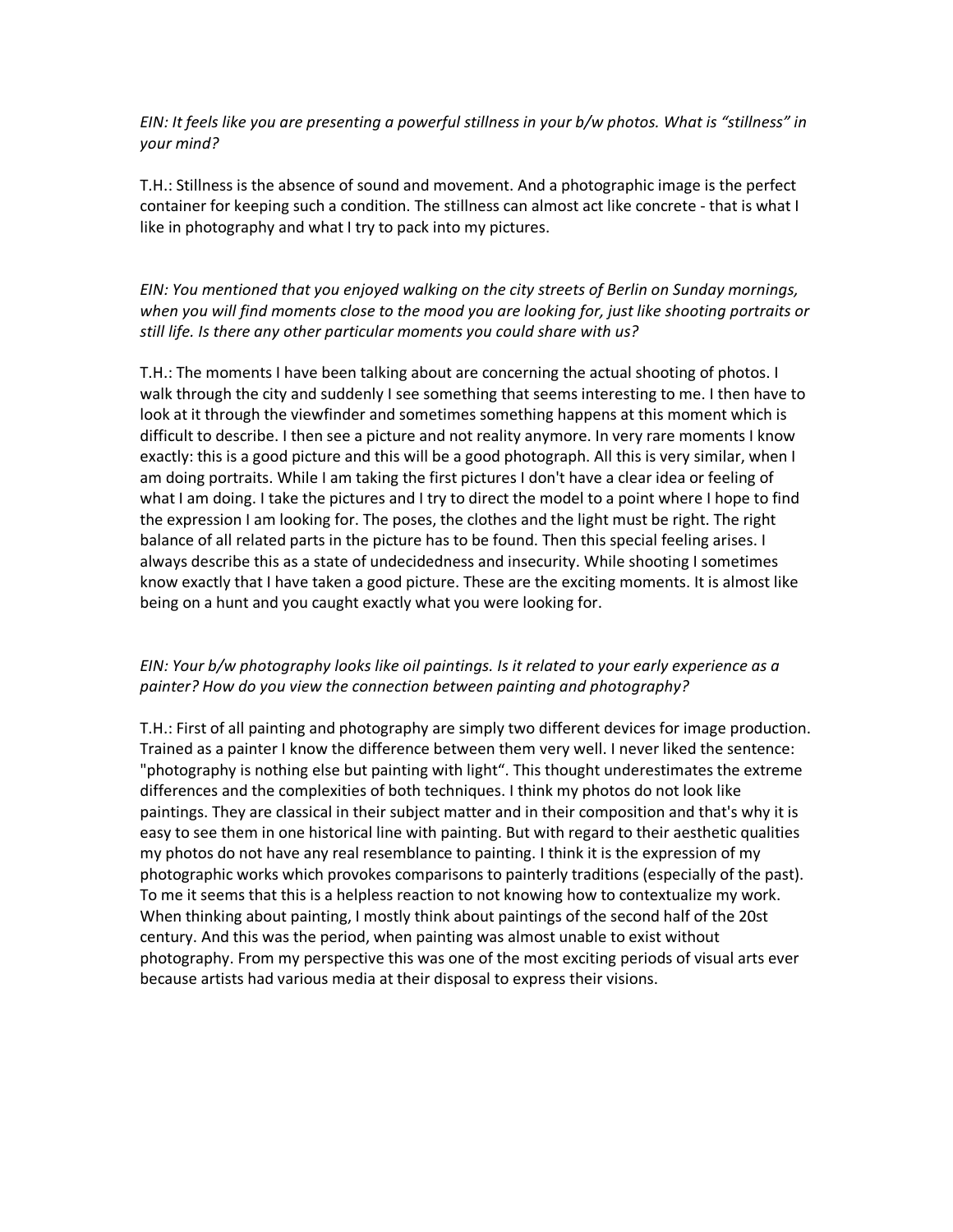*EIN: In the feminism theories, women are watched by men and objectified in the society. Commercial ads containing such message is everywhere in modern life. Do you agree to this perspective? How do you express your viewpoint of females in your photography?*

T.H.: No one will deny, that the image of women in our society is mostly dominated by the male gaze. And also my gaze on women is a male gaze.

But the male gaze does not necessarily always have an objectifying character.

# *EIN: Why is the model recruitment ad on your website specifically targeted at females? How oldest could you accept for shooting?*

T.H.: Women and girls are my favorite motives as a photographer. I find them very fascinating. As an artist I can't and I don't have to explain this. For my recent project I prefer models of the age between 18 and 25. They are girls and sometimes already young women and vise versa young women are still girls. Here again I am interested in states of undecidedness and transience. This is exactly what I am trying to capture in my works. Actually I only have one age limit : models should not be younger then eightteen. There is no other limit with regard to the age of my models.

## *EIN: In what situation would you ask the models to get naked? What reaction do they usually have? Could you share a story or two?*

T.H.: If I am looking for models I usually use ads. I ask those who are interested, to check my website first and those who are still interested might get in contact with me via e-mail. I totally leave it to every model wether we do portraits only, or photos in underwear or wether I shoot the model fully naked. Only for one of my series, "Nudes", I was explicitly looking for nude models. So before I am aranging a date with a model it is already fixed, what kind of photos we do. There are no exciting stories or surprises about this.

### *EIN: Besides in the studio, do you have contact with long‐time models in daily life? How to maintain your cooperation? What changes did you find in models photographed more than once?*

T.H.: Most of my models I see only once. Only with some of them I had several shootings. There is no further contact. All contacts are via e‐mail only. The changes you can observe in some of the models that I have photographed several times are minimal (Pearl) or can be significant (Natasha, Doro). Here the period of time between the shootings is of importance. Some of the girls I have taken photos of have become women by now.

## *EIN: Why do you use balloons to represent the theme of Love? How?*

T.H.: "Love" is the title of the work ‐ and not necessarily what I wanted to represent. But nevertheless I really like your question. The original title of the series was "Love is in the air" named after the song of John Paul Young. In german you do not say "balloon" but "Luftballon"